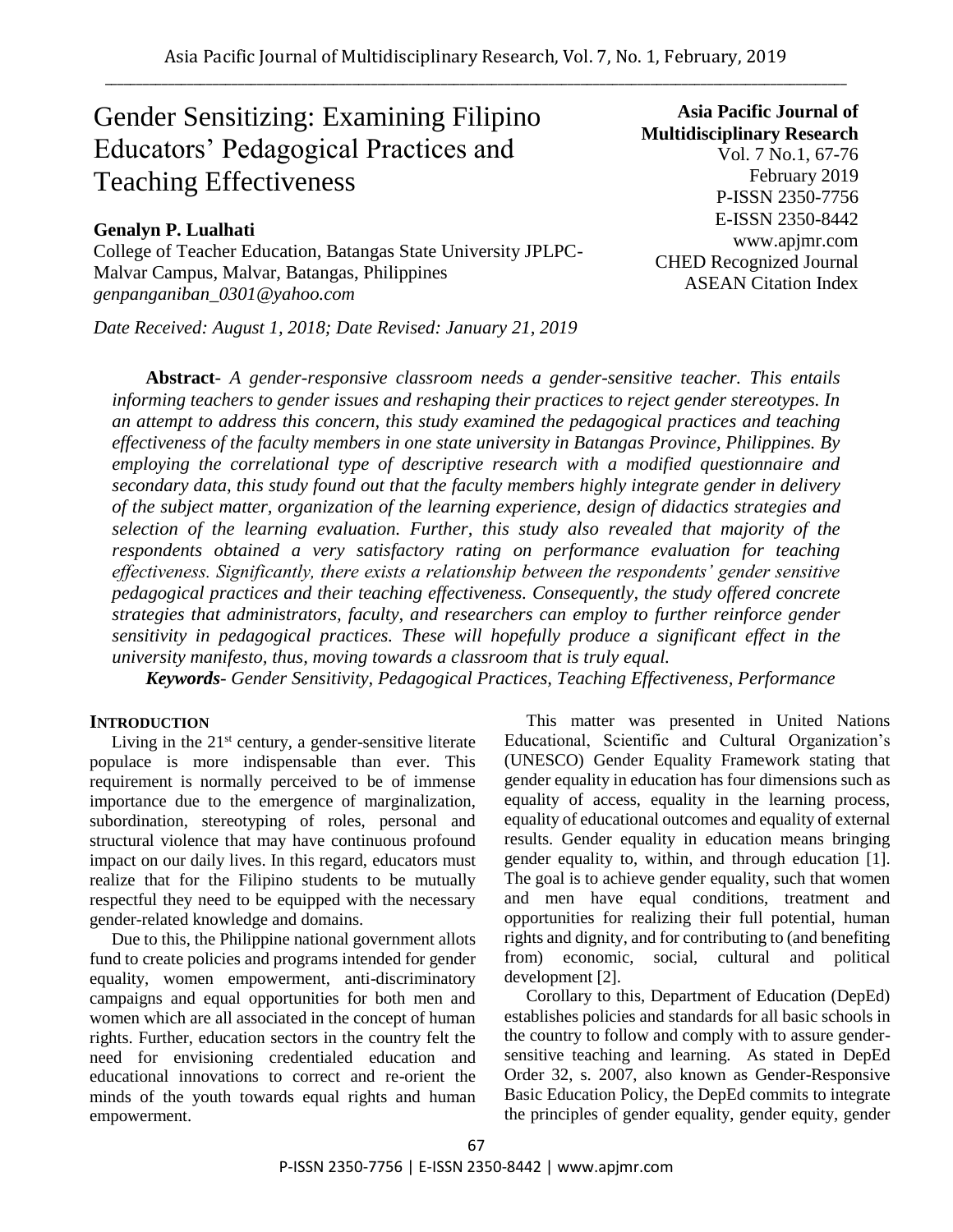sensitivity, non-discrimination and human rights, in the provision and governance of basic education [3]. Likewise, Commission on Higher Education (CHED) releases Memorandum Order No. 01 in the year 2015, also known as Establishing the Policies and Guidelines on Gender and Development in CHED and Higher Educational Institutions (HEIs). This stated the guidelines seeking to introduce and institutionalize gender equality and gender-responsiveness and sensitivity in the various aspects of Philippine higher education [4].

Moreover, other agencies like Philippine Commission on Women (PCW), United Nations Development Fund for Women (UNIFEM), and Convention of the Elimination of All Forms of Discrimination against Women (CEDAW) have reiterated that gender work is obligatory. All offices have to make an effort to provide equal opportunities for everyone and also broaden their potential to make choices in less gender-stereotypical ways in everyday work practices.

Despite these initiatives, persistent gender issues still prevail in Philippine society. The gender issues which arise from power relations between men and women have negative impact on the attainment of genuine development in the society. Certainly, the educational institutions at all levels have a great responsibility in educating the youth in a gendered lens. It is in their hands lie the success of having citizenry who can help the country combat gender-related issues.

This process starts when the teachers create a school or classroom environment that are free of gender bias and encourage both male and female to realize their actual potentials. Aside from teaching them basic knowledge and skills, they are also expected to train the students socially and emotionally and to look after their physical and mental well-being. Therefore, a positive learning environment where gender is mainstreamed and gendersensitive pedagogy are necessary to encourage them to develop positive attitude towards gender.

Pedagogy includes what is taught, how teaching takes place and how what is taught is learnt. In the context of gender inside the classroom, it refers to teaching and learning processes that pay attention to the specific learning needs of girls and boys. Gender responsive pedagogy calls for teachers to take an all-encompassing gender approach in the processes of lesson planning, teaching, classroom management and performance evaluation [5].

Further, gender-sensitive pedagogy refers to the pedagogical measures deployed to reach gender and equity goals that are directed differently towards boys and girls as groups. To become equal and not restrained by gender, boys and girls as groups need different approaches. Ideologically this meant that equal treatment would socialize students to become equal citizens with equal rights and possibilities [6].

Jary and Shah [7] argue that teaching and learning must take into account personal, as well as academic, outcomes, to acknowledge the different experiences of learning that students draw on in the formal higher education learning environment. McLean, Abbas and Ashwin [8] aimed to theorize the quality of undergraduate pedagogy and curriculum to incorporate indicators of social inclusion and justice. They argue that good teaching is multidimensional and subtle and they found strong correlations between students' perceptions of good teaching and the extent to which they engaged in academic knowledge.

Anderson [9] uses the metaphor of imagination to demonstrate how the links between learners and knowledge can be strengthened and better understood, by encouraging students to think about their own emotional responses, individual experience and judgement in relation to the course materials explored.

UNESCO [10] even discussed pedagogy and instructional materials, highlighting how gender equality perspectives could be mainstreamed into teaching and learning methodologies. It adopts a holistic approach to understanding pedagogy as a process of teaching, involving interactions between the teacher and learners, knowledge and the environment.

On the other hand, Dehler et al. [11] reiterated that gender equality teaching is not simply applying specific teaching methods. Rather, it means to detect, make aware, and integrate gender issues in relation with your teaching scenario. He constructed a catalogue of criteria assessing gender equality in teaching and these are learning material, didactics, subject-matter, learning evaluation, teaching evaluation, and team teaching.

Dehler [11] mentioned that integrating gender in the delivery of subject-matter helps to present the whole spectrum of a domain, to interest female and male students alike, and to prepare students for the genderrelated conditions of work environments in that domain. From a learner-centered and didactics point of view, gender sensitive teaching aims at equally supporting the learning of male and female students through organizing, selecting and planning learning experience and evaluation for self-realization.

In this light, gender sensitivity training programs for the faculty members may be initiated by different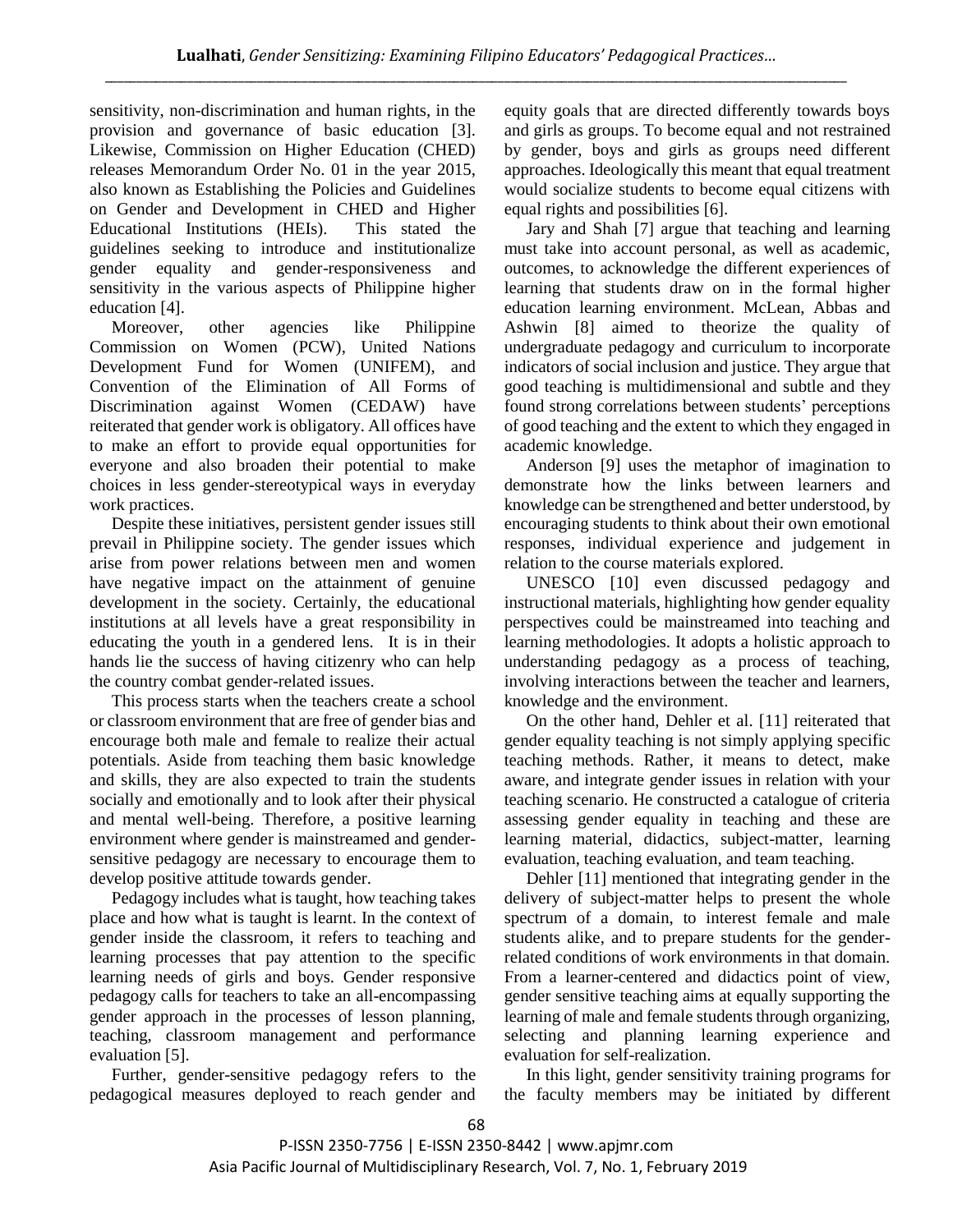educational institutions to help them carry out gendersensitive pedagogy [12]. These training activities may help develop sensitivity in perceiving existing gender issues and inequalities; recognize the differing situations and needs of women and men and consider them in every action or decision they make; and lastly deepen their understanding on how and why women's rights are human rights. If teachers will be trained and empowered, it will enable tomorrow's population to have a better understanding of the world around them and will aid them to create sensible decisions with gender consideration that might help not only their selves but the country as well.

With the recognized significance of gender-sensitive pedagogy that is crucial for the success of achieving a gender-sensitive citizenry as discussed previously that this study was conceptualized. The desire to strengthen gender mainstreaming in pedagogy motivated the researcher to determine the faculty members' assessment on gender sensitive pedagogical practices, with an end view of formulating strategies to further reinforce gender equality in teaching.

Through this investigation, the researcher, who is a college instructor under teacher education department, believed that this study will help the faculty members be familiar on how gender is effectively mainstreamed inside the classroom. The findings of this study may help them in reflecting and determining ways on how they can be more gender-sensitive educators. In turn, this can reinforce their obligation and commitment in preparing and molding pre-service teachers to be gender-sensitive as well.

## **THEORETICAL FRAMEWORK**

This paper used Contingency Theory of Change (CTC) by French [13]. The basic features of contingency theory center on constant change. The organization is a set of functions that tends to change due to the society's dynamism. In a higher educational institution, these functions might be instruction, research, extension and production. All of these functions are interdependent not merely on each other, but on their external environment. In general, the basic thesis of contingency theory is that performance is tied to how the internal structure is lined up with the external realities of the society. Educational institutions, therefore, must be keenly aware of changes to basic external variables such as demand and competition, and change consistently, adjusting to these external forces. Applying the key concept of this theory which is adjustment to a university setting implies that all the members of the academic community, from top to bottom, must accept the changes that will occur.

This theory is significant to this study because this study mirrored how teachers accepted gender advocacies and adjusted their educational practices to meet the demands and pressures brought by external factors like Philippine Commission on Women (PCW), Commission on Higher Education (CHED), United Nations Development Fund for Women (UNIFEM), and Convention of the Elimination of All Forms of Discrimination against Women (CEDAW) and others.

Using this theory as frame of reference, the researcher came up with a conceptual framework of the study which is reflected on Figure 1.



Figure 1: Conceptual Framework of the Study using CTC by French

This framework shows the variables under study which are the educators' gender sensitive pedagogical practices and their teaching effectiveness. Careful examination of possible existence of relations of the said variables afforded the researcher to propose a strategy model to further strengthen gender sensitivity in pedagogical practices along with delivery of the subject matter, organization of the learning experience, design of didactics strategies and selection of the learning evaluation. The ultimate goal of the said model is to achieve a changed behavior of the faculty members to become a more gender-sensitive individual, resulting to a classroom that is truly equal.

Further, a feedback loop indicates that the evaluation of gender sensitive pedagogical practices is a continuing process. New information or factors from the society that could; affect the pedagogical practices becomes

P-ISSN 2350-7756 | E-ISSN 2350-8442 | www.apjmr.com Asia Pacific Journal of Multidisciplinary Research, Vol. 7, No. 1, February 2019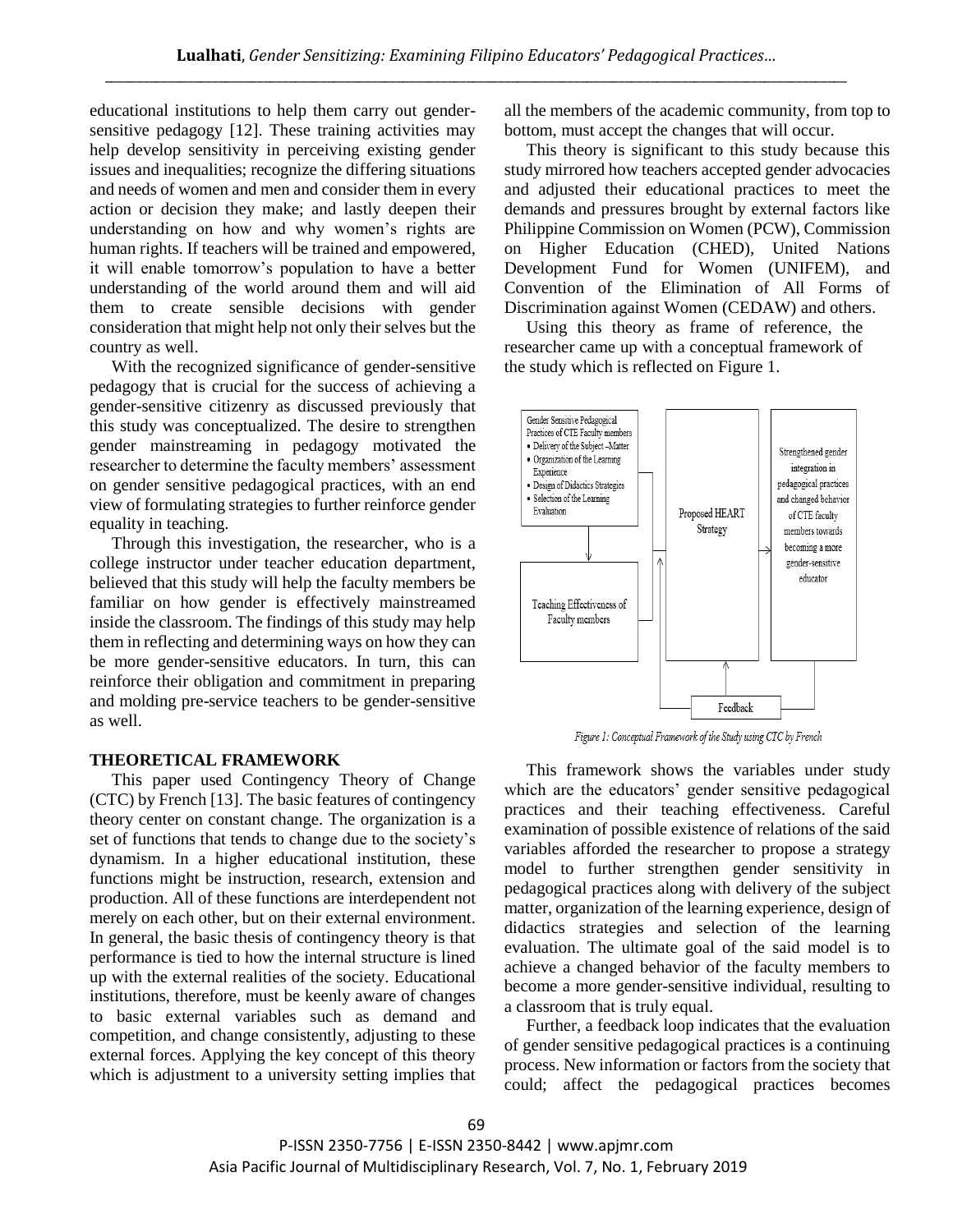available; it is inputted and processed to derive outputs which will serve as basis for enriching the findings and its implication to gendered instruction in the tertiary level.

### **OBJECTIVES OF THE STUDY**

Using gender lens, this paper examined the pedagogical practices of the faculty members from the College of Teacher Education, Batangas State University-JPLPC Campus, Malvar, Batangas, Philippines, during the academic year 2017-2018.

Specifically, it aimed to describe the gender sensitive pedagogical practices of the respondents as to delivery of the subject matter, organization of the learning experience, design of didactics strategies and selection of the learning evaluation; determine the teaching effectiveness of the respondents; analyze the significant relationship between the assessed gender sensitive pedagogical practices and teaching effectiveness; and lastly, propose concrete strategies to reinforce further gender sensitivity in pedagogical practices.

# **METHODS**

#### **Research Design**

This study utilized descriptive-correlational design since it determined the relationship between the assessed gender sensitive pedagogical practices of the faculty members and their teaching effectiveness. It examined possible existence of relations that exist between the said variables and carefully identified the strength of such association.

# **Respondents**

A total enumeration of 22 faculty members from the College of Teacher Education at Batangas State University-JPLPC Campus, Malvar, Batangas for the AY 2017-2018 served as key-informants of the study. The researcher purposively selected these professors and instructors for they were licensed professionals, graduate degree holders of education-related programs, and teaching for more than 5 years in tertiary level. It is deemed that their role is very crucial in instilling and reinforcing foundational knowledge on gender concepts and domains to the next generation pool of basic education teachers.

# **Instrumentation**

To obtain the needed data, the researcher utilized a modified questionnaire designed by Dehler et al. [11]. It has 6 criteria to evaluate gender equality in teaching. The researcher modified these criteria to conform to the needs

of this study and to make it more suitable to the target respondents. After careful reviews of different literatures, the researcher came up with a 40-item questionnaire to reveal the respondents' personal assessment on their teaching practices from a gender perspective along with subject matter, learning experience, didactics and learning evaluation. To ensure the instrument's validity and reliability, the researcher sought for the assistance of the three experts in the field of gender and development and statistician. The obtained .839 alpha coefficient suggests that the instrument was reliable.

To facilitate the interpretation of the computed mean for respondents' assessment on their pedagogical practices, the following mean ranges with their corresponding interpretations were used:

| <b>Scale</b>   | Mean          | <b>Verbal Interpretation</b>     |
|----------------|---------------|----------------------------------|
|                | <b>Ranges</b> |                                  |
| 5              | $4.51 - 5.00$ | Strongly Agree (SA)/Highly       |
|                |               | Integrated (HI)                  |
| 4              | 3.51-4.50     | Agree $(A)/Integrated$ (I)       |
| 3              | $2.51 - 3.50$ | Moderately Agree (MA)/Slightly   |
|                |               | Integrated (SI)                  |
| $\mathfrak{D}$ | $1.51 - 2.50$ | Disagree (D)/Not Integrated (NI) |
|                | $1.00 - 1.50$ | Strong Disagree (SD)/Highly Not  |
|                |               | Integrated (HNI)                 |

Moreover, to obtain information on the teaching effectiveness of the faculty members along with commitment, knowledge of the subject, teaching for independent learning, and management of learning, the researcher prepared a letter of request to the associate dean of the college to seek permission to get a copy of the results of the performance evaluation for teaching effectiveness by the students for the stated academic year. Secondary data were utilized by the researcher.

The teaching effectiveness of the faculty members were classified, presented and interpreted based on the guidelines stipulated in the Quality Manual of the university. These are as follows:

| <b>Scale</b>                | Rating        | <b>Descriptive Rating</b> |
|-----------------------------|---------------|---------------------------|
|                             | <b>Ranges</b> |                           |
| 5                           | $4.51 - 5.00$ | Outstanding               |
| 4                           | 3.51-4.50     | <b>Very Satisfactory</b>  |
| 3                           | 2.51-3.50     | Satisfactory              |
| $\mathcal{D}_{\mathcal{L}}$ | 1.51-2.50     | Fair                      |
|                             | 1.00-1.50     | Poor                      |

# **Data Collection Procedure**

A consent form to clarify the purpose of the research was prepared to solicit permission from the faculty to participate in the study. They were oriented on the

P-ISSN 2350-7756 | E-ISSN 2350-8442 | www.apjmr.com Asia Pacific Journal of Multidisciplinary Research, Vol. 7, No. 1, February 2019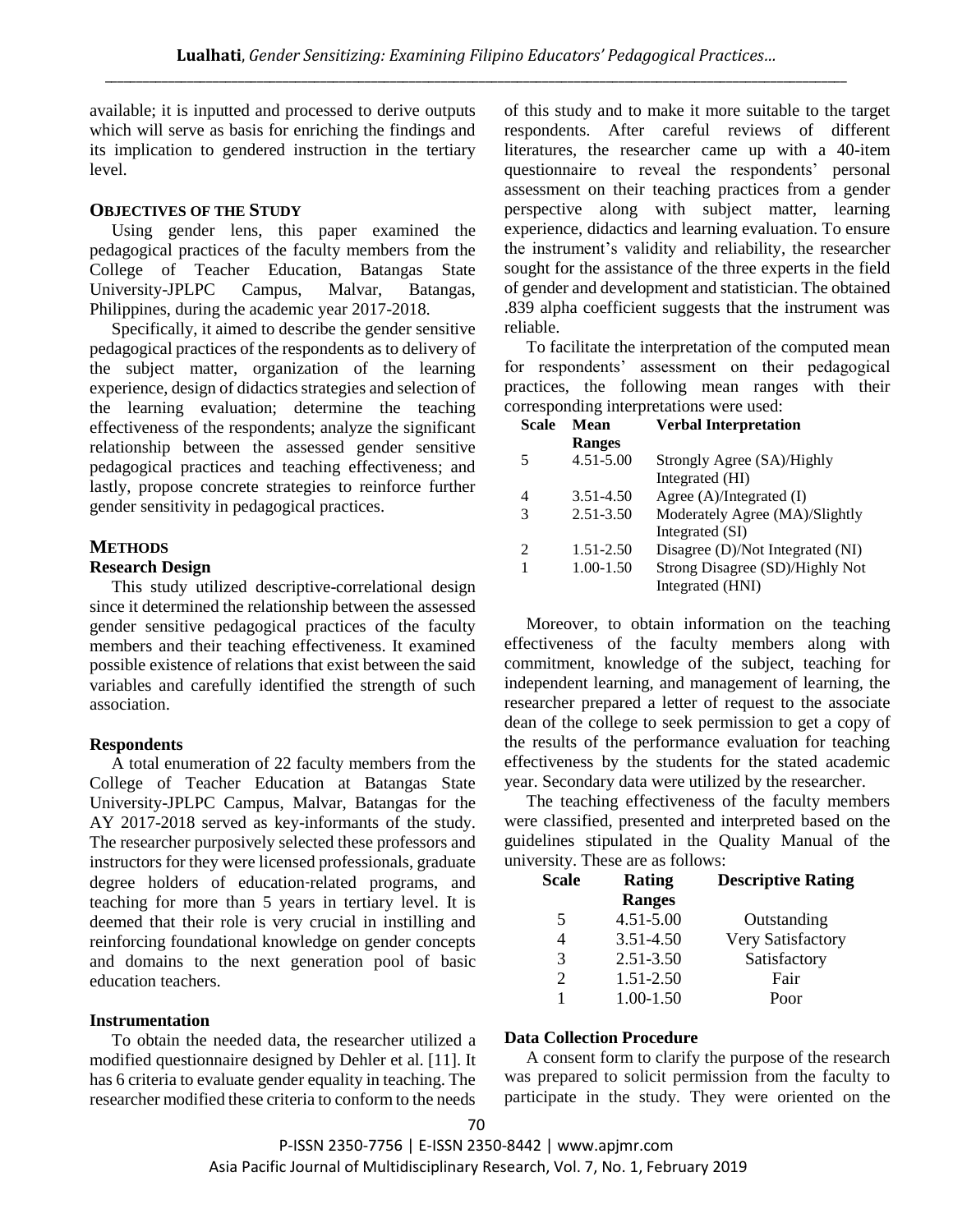study's requirements and the confidentiality of the information to be collected among them as respondents of the study.

Communication letter was also prepared to seek approval from higher authorities to distribute the instrument. Upon approval, the researcher properly consulted the department's secretary for the schedule of the administration of the questionnaire. Also, she personally distributed and retrieved the questionnaire.

Gathered data were checked, tallied, scored, and treated through weighted mean, frequency and percentage, and Chi-Square. Careful interpretations and analyses of the data afforded the researcher to come up with strategies to further reinforce gender sensitivity in teaching.

## **RESULTS AND DISCUSSION**

Based on the data obtained, six tables were presented. The results are organized and presented relative to the specific problem posed by the researcher.

#### **Gender Sensitive Pedagogical Practices**

Table 1 reflects the respondents' assessment on gender sensitive pedagogical practices in terms of delivery of the subject matter.

| Table 1. Gender Sensitive Pedagogical Practices in terms of |
|-------------------------------------------------------------|
| Delivery of the Subject Matter                              |

| $\mathbf{v}$<br>of the bubject matter<br><b>Statements</b>                   | Mean | <b>SD</b> | VI        |
|------------------------------------------------------------------------------|------|-----------|-----------|
| As an educator, I                                                            |      |           |           |
| 1. make sure that the relation between teaching                              | 4.48 | 0.51      | A         |
| content and gender is revealed.                                              |      |           |           |
| 2. see to it that students reflect about gender-                             |      |           |           |
| related structural dependencies/ constraints                                 | 4.57 | 0.60      | <b>SA</b> |
| within their domain, work environment, and job                               |      |           |           |
| market.                                                                      |      |           |           |
| 3, ensure that both male and female authors and                              | 4.62 | 0.50      | <b>SA</b> |
| researchers are considered as my reference.                                  |      |           |           |
| 4. reinforce topics on gender issues in my                                   | 4.43 | 0.60      | A         |
| lesson (e.g. VAWC, women's right, etc.)                                      |      |           |           |
| 5. adjust my lesson content taking into                                      |      |           |           |
| consideration my male and female students'                                   | 4.67 | 0.58      | <b>SA</b> |
| maturity, prior experiences, and social value.                               |      |           |           |
| 6. present the subject matter which can be easily                            |      |           |           |
| through<br>optimal<br>learned<br>replacement,                                | 4.43 | 0.51      | A         |
| appropriate organization and sequencing of<br>contents.                      |      |           |           |
|                                                                              |      |           |           |
| 7. develop objectives considering cultural<br>aspects and gender dimensions. | 4.81 | 0.40      | <b>SA</b> |
| 8. detect and counter-act one-sided content and                              |      |           |           |
| objectives.                                                                  | 4.29 | 0.46      | A         |
| 9. carefully select content/that will help the                               |      |           |           |
| learners attain maximum self-sufficiency in                                  | 4.62 | 0.50      | <b>SA</b> |
| learning.                                                                    |      |           |           |
| 10. regularly check and verify the content to                                |      |           |           |
| determine if it is within the context of the                                 |      |           |           |
| existing reality about the role of male and                                  | 4.43 | 0.51      | A         |
| female in a society and government.                                          |      |           |           |
| Overall                                                                      | 4.53 | 0.52      | HI        |

A mean of 4.67 shows that majority of the respondents strongly agreed that their lesson content is adjusted considering their male and female students' experiences, maturity, and values. This implies that educators integrate a variety of perspectives into their teaching and offer students new ways of looking at their courses. In order to effectively teach students, educators need to understand that as they enter the classroom, they bring with them a unique background, set of skills, and educational needs [14].

Meanwhile, the respondents agreed that they detect and counter-act one-sided content and objectives (4.29). The result showing that professors/instructors check and revise their objectives to acknowledge a range of differences in the classroom signifies that they put an effort to create an inclusive classroom. In an inclusive classroom, professors/instructors are aware of the diversity of students and work with students to create a safe and collaborative learning environment. They use multiple methods to deliver course content and provide students with a variety of opportunities to share what they know. Most importantly, they recognize that students learn in different ways and have valuable perspectives to bring to the content being learned [15].

In general, the table shows that the respondents highly integrate (4.53) gender perspectives in their subject matter or lesson. A quality curriculum must necessarily include gender equality as an outcome of teaching and learning, and the school's socialization process [12]. According to Eurydice [16], gender equality should be an interdisciplinary theme which teachers can develop within the context of their particular subject, confronting prejudice and promoting more gender-inclusive alternatives.

Moreover, Table 2 presents the respondents assessments on gender sensitive pedagogical practices in terms of organization of the learning experience. As reflected in the table, the respondents strongly agreed (4.81) that they used gender neutral language in their lesson plans. This result revealing that they used nonsexist language shows that the respondents avoids bias towards a particular sex or gender role. According to Bojarska [17], gender-neutral pronouns allow teachers to speak to and about people without incorrect assumptions about their gender.

On the other hand, a mean of 4.29, shows that the respondents initiated exploratory classroom activities to strengthen gender mainstreaming. The use of classroom activities could transform the learning dynamic. The result showing that the respondents used this approach implies that they encourage students to examine and

P-ISSN 2350-7756 | E-ISSN 2350-8442 | www.apjmr.com Asia Pacific Journal of Multidisciplinary Research, Vol. 7, No. 1, February 2019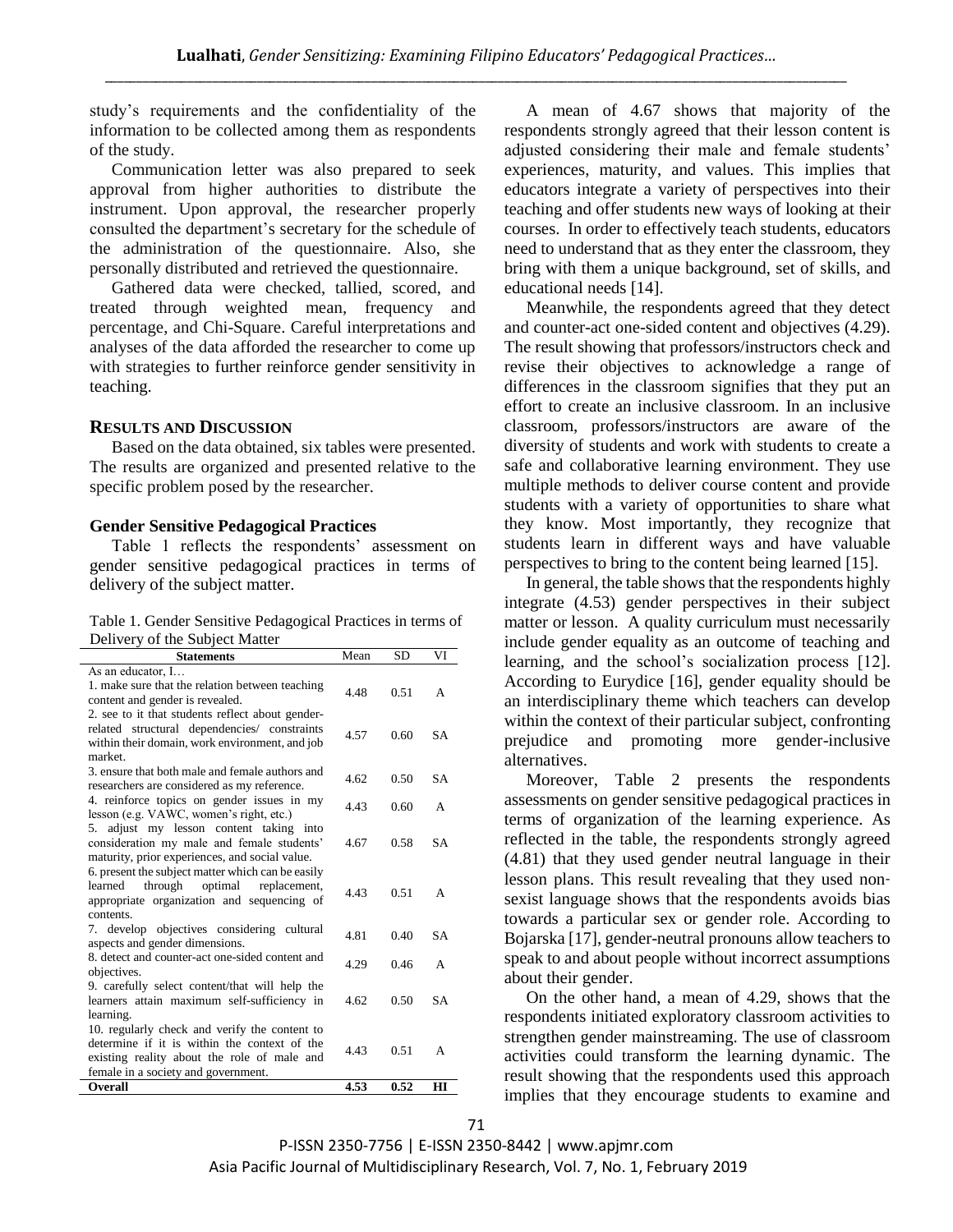investigate relationships between existing knowledge and unfamiliar concepts. This also suggests that the respondents include more critical thinking by adopting constructivist pedagogy. Franzoni [18] said that effective education is a process where the teacher, children and the schools involved and participated actively.

Table 2. Gender Sensitive Pedagogical Practices in terms of Organization of the Learning Experience

| <b>Statements</b>                                                                                                                                                                     | Mean | <b>SD</b> | VI           |
|---------------------------------------------------------------------------------------------------------------------------------------------------------------------------------------|------|-----------|--------------|
| As an educator, I                                                                                                                                                                     |      |           |              |
| 1. use gender neutral spoken language during<br>discussions.                                                                                                                          | 4.52 | 0.51      | <b>SA</b>    |
| 2. use examples of gender inequity in my<br>lesson and clearly explain these issues in class.                                                                                         | 4.57 | 0.51      | <b>SA</b>    |
| actively discuss and<br>analyze<br>sexist<br>3.<br>advertising images<br>and<br>the<br>media's<br>representation of men and women.                                                    | 4.33 | 0.58      | A            |
| present<br>in<br>the<br>learning/instructional<br>4.<br>materials (e.g. photos, examples,) at the same<br>hierarchical levels and in non-stereotypic roles.                           | 4.67 | 0.48      | <b>SA</b>    |
| 5. give exercises which address for both men<br>and women to explain their thinking and<br>reasoning.                                                                                 | 4.57 | 0.60      | <b>SA</b>    |
| 6. challenge traditional male and female<br>stereotypes when giving examples to students<br>(e.g. a female soldier or a male nurse)                                                   | 4.52 | 0.68      | <b>SA</b>    |
| 7. prioritize learning styles of my male and<br>female students in the choice of the teaching<br>method.                                                                              | 4.48 | 0.68      | A            |
| 8. utilize gender neutral language in all my<br>written lesson plans.                                                                                                                 | 4.81 | 0.40      | <b>SA</b>    |
| 9. initiate exploratory classroom activities<br>following the prescribed guidelines of CHED<br>and other agencies to facilitate gender<br>mainstreaming.                              | 4.29 | 0.90      | A            |
| 10. examine all instructional materials whether<br>textbooks, handouts<br>workbooks<br><b>or</b><br>to<br>determine if they are gender biased, gender<br>neutral or gender-sensitive. | 4.76 | 0.44      | <b>SA</b>    |
| <b>Overall</b>                                                                                                                                                                        | 4.55 | 0.58      | $\mathbf{H}$ |

Generally, the respondents highly integrate gender (4.55) in organizing students' learning experiences. In the context of gender, engaging children in discussions, problem solving, multifarious activities and voicing their doubts and experiences are ways of breaking gender barriers related to caste, class, region and location. Hence, in the teaching and learning of different subjects offered in a school, a teacher may consider gender inclusive activities [19]. Bañez [20] also mentioned that students learn best when teaching modality is appropriate to their skills and interests.

This portion reveals the respondents' assessments on gender sensitive pedagogical practices in terms of design of didactics strategies. It is reflected in Table 3.

The table shows that the respondents strongly agreed (4.81) that they provide enough time for the students to answer their questions. This means that the faculty members consider that some individuals are not comfortable expressing themselves orally and can think answers promptly. Moreover, this result also suggests that the respondents provide time to hear the students' full responses. As a result, this will allow them to give credit to students' ideas and to determine understanding of the lesson.

Table 3. Gender Sensitive Pedagogical Practices in terms of Design of Didactics Strategies

| <b>Statements</b>                                                                                                                                                     | Mean | <b>SD</b> | VI             |
|-----------------------------------------------------------------------------------------------------------------------------------------------------------------------|------|-----------|----------------|
| As an educator, I                                                                                                                                                     |      |           |                |
| 1. help promote gender equality and<br>sensitivity inside the classroom through<br>giving equally intensive and constructive<br>feedback to male and female students. | 4.76 | 0.44      | <b>SA</b>      |
| 2. make a seating plan that supports equal<br>participation regardless of their sex.<br>3. look at my male and female learners as                                     | 4.38 | 0.59      | $\overline{A}$ |
| unique individuals, and not through<br>gender-based perspectives.                                                                                                     | 4.57 | 0.60      | <b>SA</b>      |
| 4. avoid interacting to students who only<br>sits in front of the class to ensure equal<br>participation.                                                             | 4.52 | 0.51      | <b>SA</b>      |
| 5. give all students the opportunity to take<br>part in class by doing some activities in<br>small groups of three to four students.                                  | 4.76 | 0.44      | <b>SA</b>      |
| 6. always address male and female students<br>equally and with similar stimulating<br>demands.                                                                        | 4.67 | 0.48      | <b>SA</b>      |
| 7. establish a set of rules with my students<br>from the very beginning to promote<br>ownership.                                                                      | 4.62 | 0.50      | <b>SA</b>      |
| 8. call on or talk to both female and male<br>students in a balanced way.                                                                                             | 4.52 | 0.51      | <b>SA</b>      |
| 9. provide enough time for my male and<br>female students to answer a question at<br>least four to five seconds.                                                      | 4.81 | 0.40      | <b>SA</b>      |
| 10. encourage students to engage in<br>activities that may help them step outside<br>their gender's comfort-zones (e.g. sports,<br>dance, drama etc.)                 | 4.67 | 0.48      | <b>SA</b>      |
| <b>Overall</b>                                                                                                                                                        | 4.63 | 0.49      | HI             |

To improve learning, ask question throughout a class and ask them only one question at a time [21]. The respondents agreed (4.38) that their seating plan supports equal participation regardless of their sex. This result showing planned and organized seating arrangement implies that they ensure that all students are involved and given opportunities in all classroom activities. According to Bilbao [22], how the students are seated could make a difference in keeping them motivated and attentive during discussions.

Generally, the table presents that the respondents highly integrate (4.63) gender in their didactics strategies. This implies that they have the ability to acknowledge and highlight gender domains and incorporate it in their teaching. According to Grace [23], teachers need to focus on each individual learner's skills and/or weaknesses, and thus conduct a class session free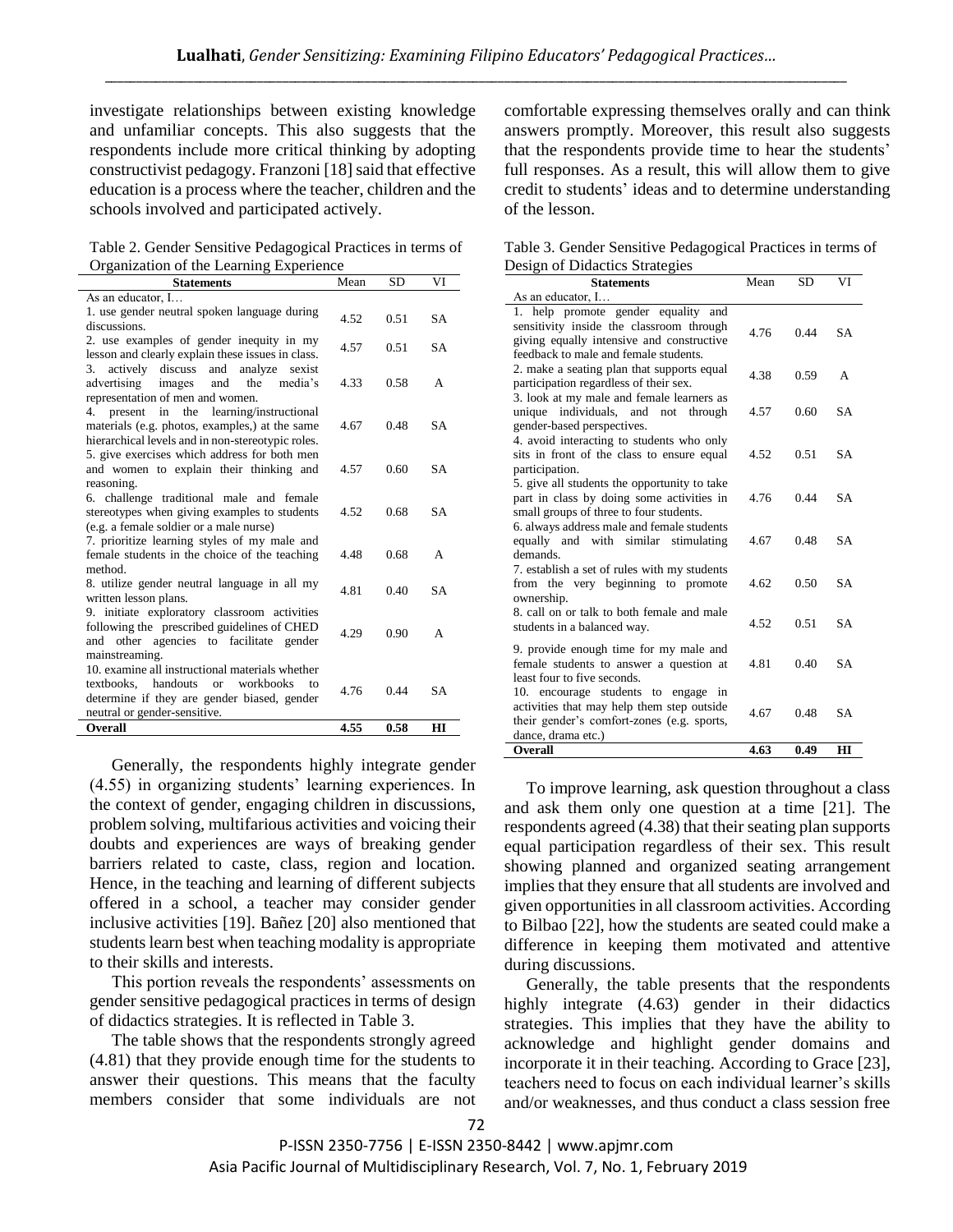from gender bias. Also, this was supported by the study of Cabello [24], which reveals that teacher and studentrespondents of Malvar Central School assessed gender is highly employed in didactics.

On the other hand, Table 4 presents the faculty members' assessment on gender sensitive pedagogical practices in terms of selection of the learning evaluation.

Table 4. Gender Sensitive Pedagogical Practices in terms of Selection of the Learning Evaluation

| <b>Statements</b>                              | Mean | <b>SD</b> | VI        |
|------------------------------------------------|------|-----------|-----------|
| As an educator, I                              |      |           |           |
| 1. choose an objective criterion in the        |      |           |           |
| evaluation of my male and female students      | 4.67 | 0.58      | <b>SA</b> |
| performance in class.                          |      |           |           |
| gender-neutral<br>2.<br>use<br>language<br>and |      |           |           |
| representation as a criterion for learning     | 4.52 | 0.60      | <b>SA</b> |
| evaluation.                                    |      |           |           |
| 3. ensure that my male and female students     |      |           |           |
| perform equally well in learning outcome       | 4.62 | 0.59      | <b>SA</b> |
| measures.                                      |      |           |           |
| 4. include gender competence in my learning    | 4.29 | 0.56      | A         |
| evaluation/criteria.                           |      |           |           |
| 5. make certain that prejudice and stereotypes |      |           |           |
| are not adopted in my feedback and learning    | 4.57 | 0.60      | <b>SA</b> |
| evaluation methods.                            |      |           |           |
| 6. am careful not to limit what I ask my       |      |           |           |
| students to perform aw345xsu(e.g. ask female   | 4.52 | 0.60      | <b>SA</b> |
| students to take the role of a police officer, |      |           |           |
| carpenter).                                    |      |           |           |
| 7. utilize gender-neutral words, examples, and |      |           |           |
| images/photos in my test papers, activity      | 4.67 | 0.48      | <b>SA</b> |
| sheets and the like.                           |      |           |           |
| 8. administer exhibition or demonstration in a |      |           |           |
| manner which is equivalent for all students    | 4.52 | 0.51      | <b>SA</b> |
| (e.g. all candidates in a music demonstration  |      |           |           |
| play the same piece).                          |      |           |           |
| 9.<br>observe<br>non-verbal<br>forms<br>of     |      |           |           |
| communication (e.g. attentiveness to lessons,  | 4.71 | 0.46      | <b>SA</b> |
| signs of frustrations) to objectively record   |      |           |           |
| their areas of strengths and weaknesses.       |      |           |           |
| 10. use a professional judgment in developing  |      |           |           |
| the problem, question or statement and         | 4.71 | 0.46      | <b>SA</b> |
| scoring the final product regardless of sex.   |      |           |           |
| <b>Overall</b>                                 | 4.58 | 0.54      | HІ        |

As reflected on the table, a mean of 4.71 shows that most of the respondents strongly agreed that they observe non-verbal forms of communication. This data showing faculty's utilization of silent language implies that they transfer messages through the complex combination of appearance, posture, limb movement, sight, and facial expressions. It seems necessary for the teachers to practice and learn effective non-verbal communication skills, especially for those who always interact with a large group of students [25].

Similarly, the respondents also strongly agreed (4.71) that they use a professional judgment to evaluate students' learning and output. This finding reveals that their judgment and decision on students' achievement is fair and reliable. The skill of educators to accurately

measure student accomplishment is considered an important aspect of teachers' professional competence, as teacher judgments are often the primary source of information about student's performance [26].

In general, the respondents highly integrate (4.58) gender in learning evaluation. This implies that the selection of a strategy is determined by the needs and talents of the learners. Srivastava [27] said that there are gender differences among learners. Also, Feingold [28] discussed that certain types of assessment favor boys over girls. Hence, diversity among learners makes it imperative for educators to evolve inclusive assessment strategies which are free from all biases.

#### **Teaching Effectiveness of Faculty Members**

This part presents the teaching effectiveness of the faculty members based from the results of performance evaluation by the students.

Table 5. Performance Evaluation for Teaching Effectiveness Results

| <b>Performance Evaluation for</b><br><b>Teaching Effectiveness Results</b> |    | $\frac{0}{\alpha}$ |
|----------------------------------------------------------------------------|----|--------------------|
| Outstanding $(4.51-5.00)$                                                  | 5  | 22.73              |
| Very Satisfactory (3.51-4.50)                                              | 16 | 72.73              |
| Fair (1.51-2.50)                                                           |    | 4.55               |
| Total                                                                      | 22 | 100                |

It can be gleaned from the table that majority of the faculty members or 72.73% got a rating of very satisfactory. Five or 22.73% obtained an outstanding rating while only 1 or 4.55% got fair. These results imply that the students observed that faculty members can vary enormously in their ability to teach effectively. The outcome of students' evaluation of teaching performance is seen as an important tool to measure the effectiveness of teaching quality [29].

Table 6. Relationship between Gender Sensitive Pedagogical Practices and Teaching Effectiveness

| <b>Variables</b>                                                                         | CV     | TV    | D<br>$H_{o}$ |             |
|------------------------------------------------------------------------------------------|--------|-------|--------------|-------------|
| <b>Gender Sensitive</b><br>Pedagogical Practices<br>and Teaching<br><b>Effectiveness</b> | 118.60 | 12.59 | Reject       | Significant |

*CV-Computer Value; TV-Tabular Value, D-Decision; VI-Verbal Interpretation*

Table 6 revealed that the computed Chi- square value of 118.608 was found to be greater than the tabular value of 12.592.

The results revealed that the faculty members' gender sensitive pedagogical practices were significantly related to students' performance evaluation on teaching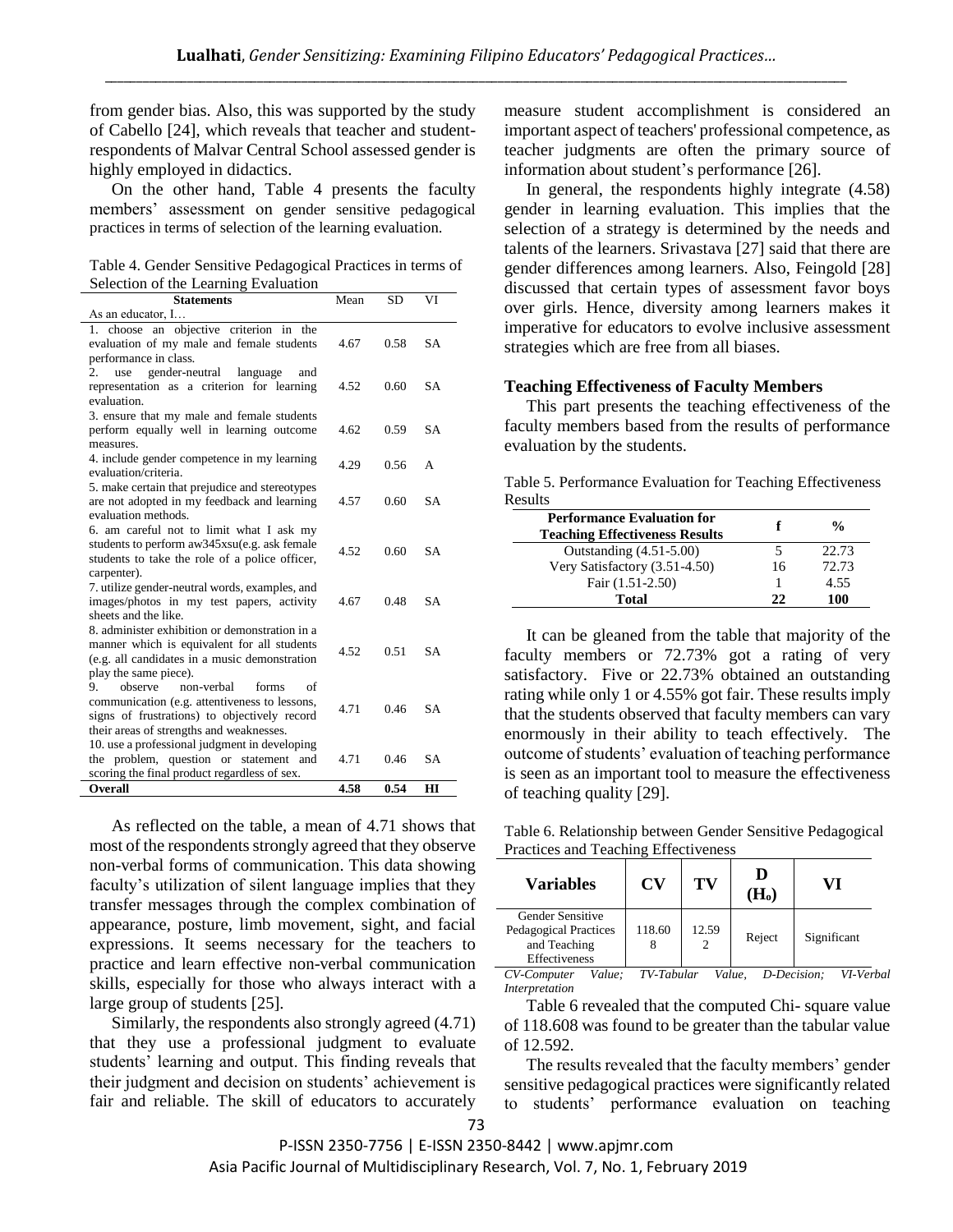effectiveness. This implies that faculty members' implementation of gender-sensitive pedagogy affects students' evaluation. This data also suggests that students' evaluation can be a good indicator of faculty's effectiveness in integrating gender in teaching and learning process. Therefore, this could serve as an opportunity to reflect and help professors/instructors consider changes such as teaching strategies, course plans and outcomes, and classroom policies in an effort to help students enhance their academic performance. Helgesen and Nesset [30] reiterated that students expected effective lecturers to help raise their level of well-being so that their academic and non-academic achievements can be further enhanced. This would significantly contribute to satisfaction of students in learning and to their teacher which in turn affects the image of the learning institution as well as student loyalty.

## **Proposed HEART Strategy to further Reinforce Gender Sensitivity in Pedagogical Practices**

Since assessment of gender sensitive practices is a continuing process, the researcher proposed a strategy considering the results of this study, to further sustain and promote equality in teaching. According to Freedman et al. [31], strategy is a plan to bring about a desired future, such as achievement of a goal or solution to a problem. It also means the art and science of planning and marshaling resources for their most efficient and effective use. Moreover, strategy typically involves two major processes: formulation and implementation. Formulation involves analyzing the environment or situation, making a diagnosis, and developing guiding policies. It includes such activities as strategic planning and strategic thinking. Implementation refers to the action plans taken to achieve the goals established by the guiding policy [32].

Careful analyses of the findings afforded the researcher to come up with a strategy and its framework, termed as HEART; aiming to produce gender sensitive educators. Formulation of the strategy was based on the philosophical and legal bases on gender and development and review of the local and global community gender needs. It operates on five ways or steps to ensure gender sensitivity in pedagogical practices. These are **H**arnessing the power of male and female students' talent; **E**stablishing a gender-inclusive learning environment; **A**ddressing gender inequalities in subject lessons, textbooks, and instructional materials; **R**elating students' individual/personal experiences to lesson content; and **T**ransforming educators' attitudes

and behaviors towards gender equality. Monitoring and evaluation procedures will be done to systematically track its implementation and outputs. Figure 2 shows the HEART Strategy framework.



*Figure 2. HEART Strategy Framework*

#### **CONCLUSION AND RECOMMENDATION**

Bridging the gap requires sensitizing educators to gender topics and reshaping their approaches and practices to eliminate gender stereotypes. Gender sensitive educators understand and respond to the needs of their boy and girl students considering their different sexual maturation levels. They act as change agents and promoter of equal rights in tertiary education, who advance the cause of education for everyone. In doing so, they increase educational accomplishments for all their students, power relations between the sexes and many other aspects of the students' lives. It is within this premise that this study had been conducted. The results of the participants' assessment on gender sensitive pedagogical practices along with delivery of the subject matter, organization of the learning experience, design of didactics strategies and selection of the learning evaluation was highly integrated. Their high integration of gender in their pedagogy implies that their teaching and learning plans and processes pay attention to the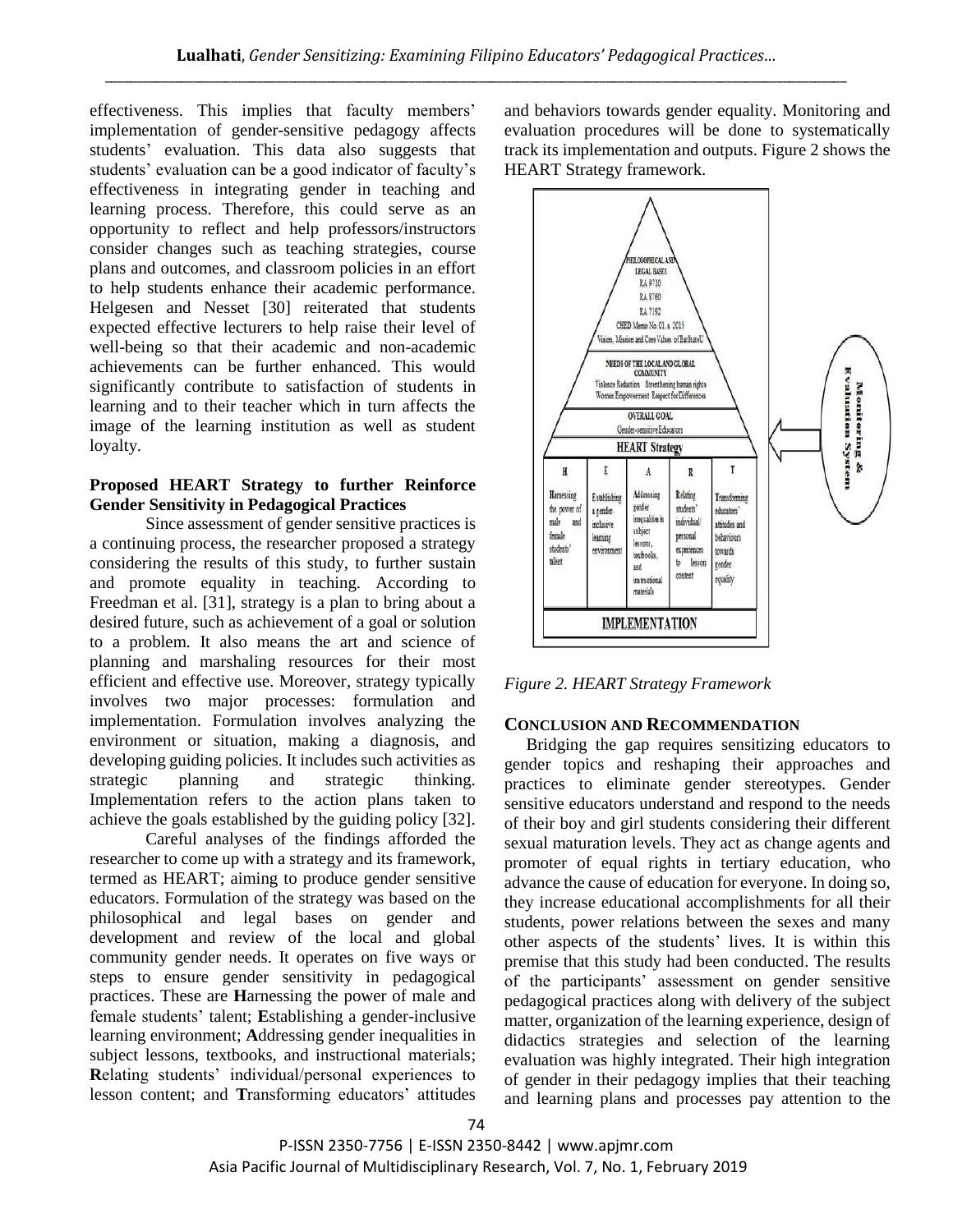specific learning needs of all students, regardless of sex. Moreover, majority of the respondents obtained a very satisfactory rating on performance evaluation for teaching effectiveness and significant relationship exists between the respondents' gender sensitive pedagogical practices and their teaching effectiveness. These results suggest that students' evaluation is a manifestation of faculty's effectiveness in integrating gender in their instruction.

In consonance with the above cited results, deans, associate deans, and department chairs who are in-charge of monitoring instruction may encourage all faculty members to integrate gender dimensions in their teaching practices. They may also collaborate with other higher educational institutions who are recipients of GAD best practices award/s for benchmarking purposes. Additional seminars/training relative to gender may be also funded by the administration. Further, book review committee of the university may consider genderresponsive textbooks, manuals, and the like as basis for their approval.

Faculty members may incorporate gender in making their course syllabus with specification, specifically in stating their intended learning outcomes. They are also encouraged to make use of gender-fair language in teaching to promote fair treatment of girls and boys. The proposed HEART strategy by the researcher may be considered by the concerned authorities for maximum implementation and actualization. Since gender sensitivity in teaching practices deals with numerous concerns, the researcher calls for further investigation considering other areas.

# **REFERENCES**

- [1] UNESCO (2009). Gender in Education Network in Asia-Pacific (GENIA) Toolkit: Promoting Gender Equality in Education. Bangkok: UNESCO.
- [2] UNESCO (2015). A Guide for Gender Equality in Teacher Education Policy and Practices. Paris: UNESCO. https://goo.gl/ycjtm9
- [3] Department of Education. https://goo.gl/WoaPAqRetrieved December 11, 2018.
- [4] Commission on Higher Education. https://goo.gl/nkPtLn. Retrieved December 11, 2018.
- [5] Mlama, Penina et al. (2005). Gender Responsive Pedagogy: A Teacher's Handbook, available at https://goo.gl/tDVvj3. Retrieved December 8, 2018.
- [6] Berge, B-M. (1998) Skall vi skolas tillsammans eller var för sig? [Should we be educated together or separately?], in A-L. Arnesen (Ed.) Likt og ulikt: Kjönnsdimensjonen i

pedagogisk tenkning och praksis. Hireport, Oslo University.

- [7] Jary, D. and Shah, T (2009) What is learned at university? The social and organizational mediation of university learning (The SOMUL Project): Implications for Policy and Practice. Working Paper 6, Sept. 2009. York: Higher Education Academy
- [8] McLean, M., Ashwin, P and Abbas, A (2011) Access to 'pedagogic rights': the teaching and learning of social science in English universities Society for Research into Higher Education Annual (SRHE) Conference, 7-9 December 2011, Celtic Manor, Newport.
- [9] Anderson, K. (2010) The whole learner: The role of imagination in developing disciplinary understanding. Arts and Humanities in Higher Education, 9 (2), 205-221
- [10] United Nations Educational, Scientific and Cultural Organization (2015). A Guide for Gender Equality in Teacher Education Policy and Practices. http://www.unesco.org/education/tlsh/.Retrieved December 10, 2018.
- [11] Dehler, J., Charlier, B., & Wüthrich, A. (2009). Conceptualization and assessment of gender equality in university teacher training. Paper presented at the 13th Conference of the European Association for Research on Learning and Instruction.
- [12] UNESCO (2009). Teaching and Learning for a Sustainable Future. http://www.unesco.org/education/tlsf/
- [13] French, Wendell L. and Cecil H. Bell. (1994), *Organizational Development: Behavioral Science Interventions for Organization.* 5th ed. Englewood Cliffs, NJ: Prentice Hall.
- [14] Olinghouse, Natalie (2008). Designing Lessons for Diverse Learners. Available at https://goo.gl/VGgP37. Retrieved December 7, 2018.
- [15] Baker, M. and Richardson, E. 2004. Making Gender Matter: Inclusion of gender studies in teacher education. Johannesburg, Wits School of Education.
- [16] Eurydice (2010). Gender Differences in Educational Outcomes: Study on the Measures Taken and the Current Situation in Europe. Brussels: European Commission Education, Audiovisual and Culture Executive Agency.
- [17] Bojarska, Katarzyna (2012). "Responding to lexical stimuli with gender associations: A Cognitive–Cultural Model". Journal of Language and Social Psychology. 32: 46. doi:10.1177/0261927X12463008.
- [18] Franzoni AL, Assar S (2009) Student learning styles adaptation method based on teaching strategies and electronic media. Educational Technology & Society 12: 15-29.

P-ISSN 2350-7756 | E-ISSN 2350-8442 | www.apjmr.com